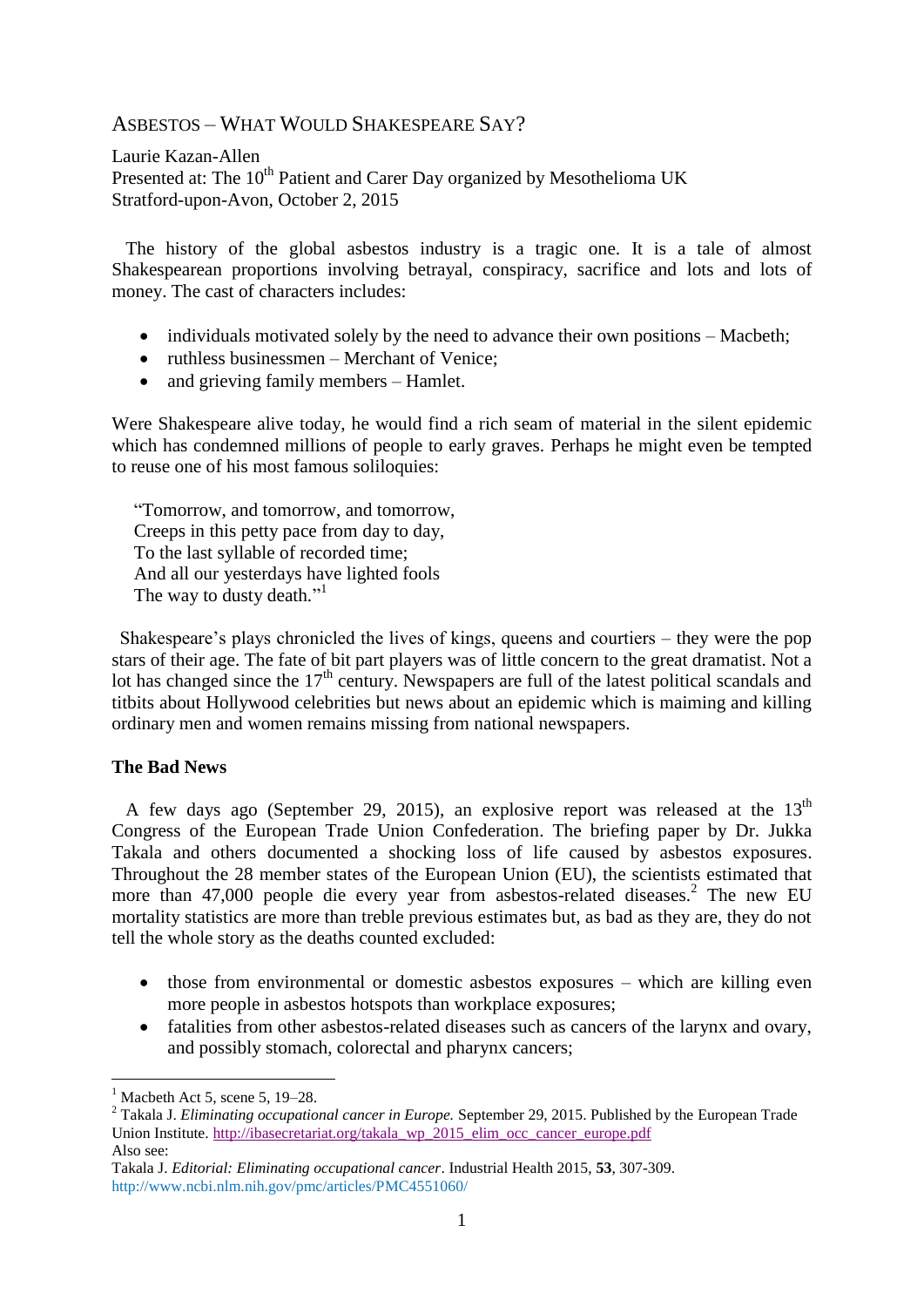• asbestos-related mortality from European countries not in the EU, many of which continue to consume large amounts of asbestos and asbestos-containing products.<sup>3</sup>

 The situation in Europe is the result of decades of asbestos use; from 1920 to 2014, the current members of the EU used an estimated 40 million tonnes of asbestos with consumption in the UK of around 7 million tonnes. Over the same period, a further 65 million tonnes was used in Europe by non-EU members. Europe is drowning in asbestos! While all 28 EU Members have banned asbestos, only 38 of the 53 Member States of the World Health Organization's European Region have done so. This failure to take action on a known carcinogen puts the lives of 300 million Europeans at daily risk of hazardous exposures.

 It is little wonder that between 1994 and 2008, half of all global deaths from the asbestos cancer mesothelioma were in Europe with the highest number of European fatalities reported in the UK, Germany, France, the Netherlands, Italy and Spain. The mesothelioma incidence in many East European countries remains unknown but if human biology is the same in Budapest as it is in London, there is serious cause for concern. Of course, it is not just Europeans who are dying from asbestos-related diseases. New research estimates that around the world, 250,000 people die from mesothelioma and asbestos-related lung cancer every year. Unfortunately with annual global asbestos consumption at two million tonnes, this avoidable epidemic is unlikely to end anytime soon.

### **The Good News**

<u>.</u>

 On every continent, asbestos victims' groups and campaigning bodies are challenging the asbestos status quo and working to raise awareness of the price paid by ordinary men and women for the asbestos industry's profits. For the last few years, Colombia has remained amongst the top three biggest asbestos users in South America, consuming an average of 17,059 tonnes/year between 2011 and 2014.

| 2011         | 20,048 |
|--------------|--------|
| 2012         | 25,164 |
| 2013         | 15,961 |
| 2014         | 7,063  |
| <b>Total</b> | 68,236 |

Asbestos Use in Colombia (tonnes)

 Until recently, Colombia's asbestos dialogue was dictated by industry and government vested interests. As a result, the use of asbestos remained completely unregulated. It was, as one colleague remarked, just another white powder. The fact that a bill to ban asbestos will be discussed in Congress next Tuesday (October 6, 2015) is a reflection of progress made since 2013 by ban asbestos campaigners who have held high-profile events, engaged in consensus

<sup>&</sup>lt;sup>3</sup> In April 2015, the WHO Regional Director for Europe Dr Zsuzsanna Jakab told delegates to a WHO conference in Israel that asbestos-related diseases were killing 15,000 Europeans every year. [http://www.un.org/apps/news/story.asp?NewsID=50739#.VgaLT\\_2FNMs](http://www.un.org/apps/news/story.asp?NewsID=50739%23.VgaLT_2FNMs)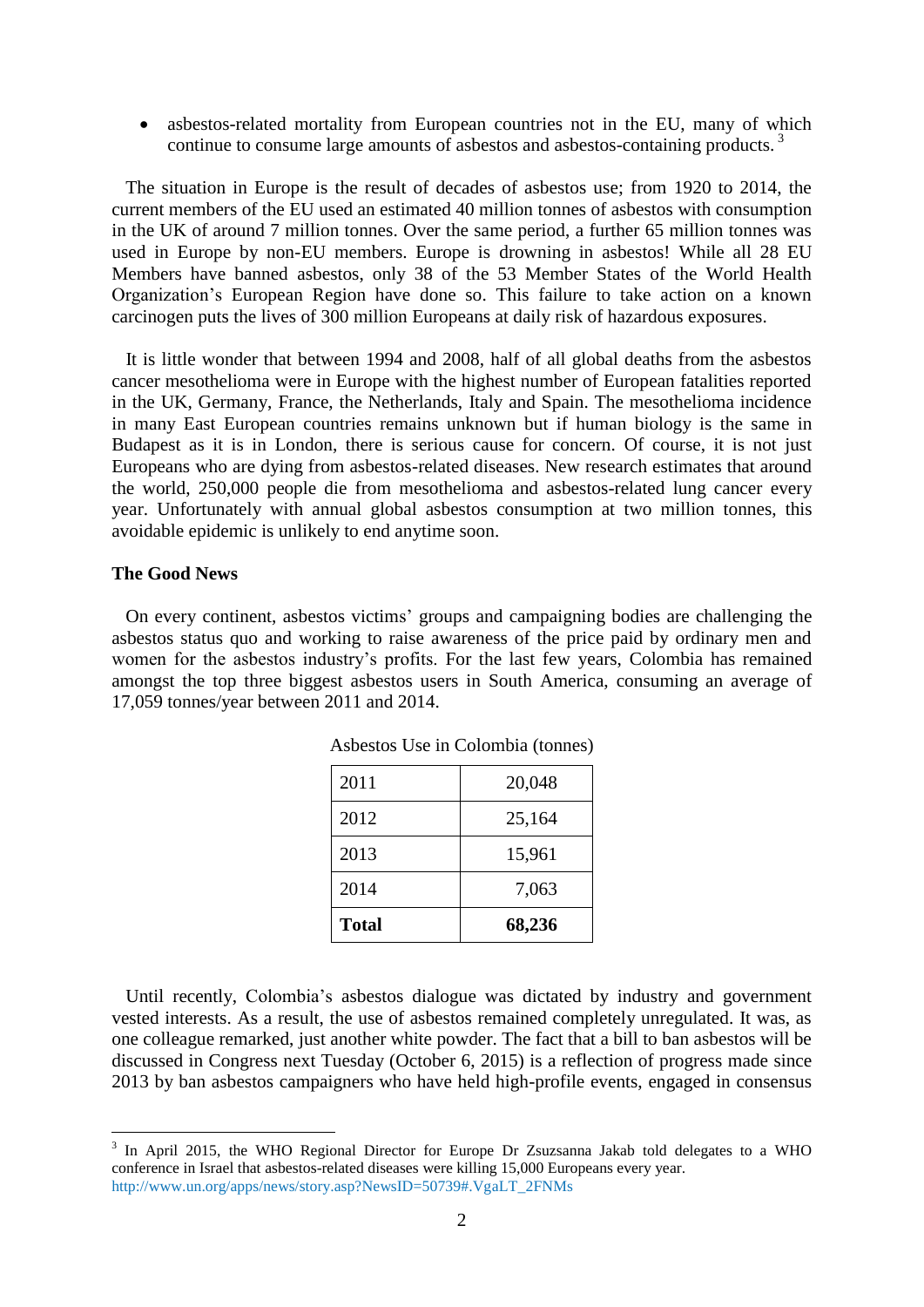building with civil society stakeholders and launched innovative outreach programs to raise public awareness of the asbestos hazard.<sup>4</sup>

#### **India**

 India is the world's biggest importer of asbestos with hundreds of thousands of people routinely exposed to asbestos in factories, on construction sites, at ship-breaking yards, in public buildings and in homes. Between 2011 and 2014, Indian asbestos consumption totalled over 1.1 million tonnes; average annual consumption during this period was ~295,000 tonnes.<sup>5</sup>

| <b>Total</b> | 1,177,983 |
|--------------|-----------|
| 2014         | 379,011   |
| 2013         | 302,668   |
| 2012         | 493,086   |
| 2011         | 321,803   |

| Asbestos Use in India (tonnes) |  |  |
|--------------------------------|--|--|
|                                |  |  |

In a country where Members of Parliament own asbestos-cement factories, asbestos is regarded as just another raw material. Asbestos profits have been liberally disbursed to create a political, social and commercial climate in which sales of toxic asbestos products can and do flourish.

 Grassroots campaigners in India have initiated projects to assist the injured and counter industry propaganda which maintains that asbestos can be used safely under "controlled conditions." Last Thursday (September 24), a diagnosis camp was held – under the auspices of the Occupational Health and Safety Center, Mumbai – at the premises of the Kamal Tiwari trade union in the area of Kolkata (Calcutta) called Garden Reach. This site was across the street from the Everest Industries asbestos factory. The manufacture of asbestos-cement construction products started there in 1938 under the ownership of the British asbestos giant T&N Ltd.<sup>6</sup> On September 24<sup>th</sup>, fifteen workers and/or former workers were examined by Dr. V. Murlidhar and his medical team; it is believed that asbestosis was diagnosed in at least four of the workers. Compensation claims for these injuries will be submitted to the Britishbased T&N Trust; claims for two other similarly affected workers from this factory have succeeded.

Website of Evert Industries Ltd.

<u>.</u>

<sup>4</sup> Kazan-Allen L. *Challenging Colombia's Asbestos Status Quo*. September 7, 2015. <http://ibasecretariat.org/lka-challenging-colombias-asbestos-status-quo.php>

<sup>5</sup> Gupta M. *Asbestos and its use in India - The Real Picture.* November 2014.Unpublished paper.

<sup>&</sup>lt;sup>6</sup> The Calcutta factory was T&N's  $3<sup>rd</sup>$  asbestos plant in India.

Allen D, Kazan-Allen L., I*ndia's Asbestos Time Bomb.* 2008. Chapter: Asbestos Multinationals in India: The Experience of Turner & Newall by Dr. Geoffrey Tweedale.

[http://ibasecretariat.org/india\\_asb\\_time\\_bomb.pdf](http://ibasecretariat.org/india_asb_time_bomb.pdf)

<http://www.everestind.com/products/roofing>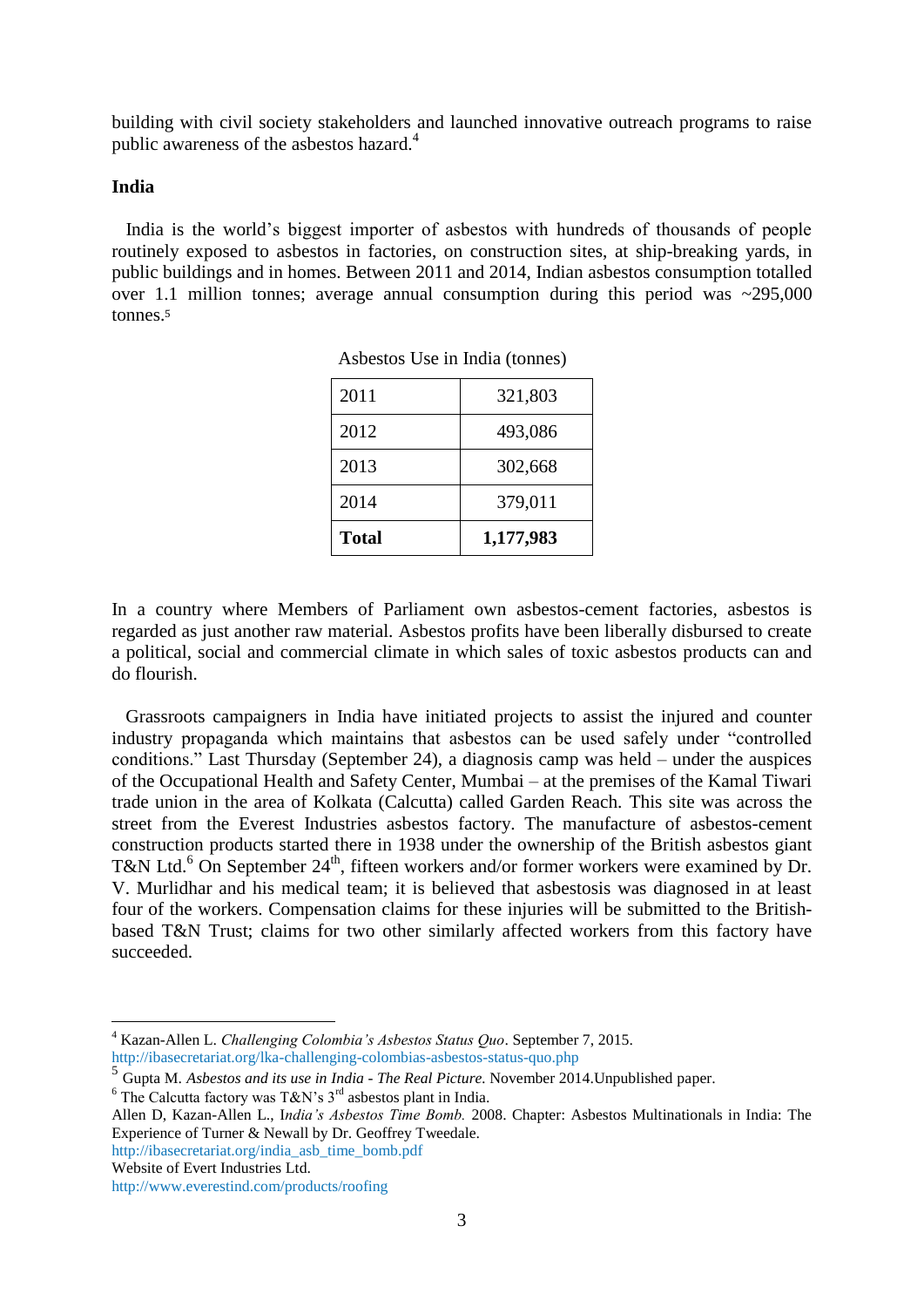#### **Vietnam**

 Strategically and politically, the importance of the asbestos market in Vietnam surpasses the amount of asbestos the country consumes.

| <b>Total</b> | 206,194 |
|--------------|---------|
| 2014         | 9,194   |
| 2013         | 58,000  |
| 2012         | 79,000  |
| 2011         | 60,000  |

Asbestos Use in Vietnam (tonnes)

From 2011 to 2014, total consumption was 206,194 tonnes or 51,550/year. While other countries in the region purchased far more, the global asbestos lobby – led by Russian industrialists – regards the prospect of a Vietnam ban on asbestos as unthinkable.

 Despite intensive pressure from vested interests, Vietnam is definitely on track for a ban. Following an international asbestos conference in Hanoi on September 7,  $2015<sup>7</sup>$  and an asbestos workshop two weeks later (September 22), the Government of Vietnam announced that a roadmap for the phasing out of the use of asbestos in roofing products by 2020 was being developed.<sup>8</sup> As the vast majority of asbestos imported to Vietnam is used in the production of this material, this step would almost certainly lead to a total ban.

#### **South Africa**

1

 From 1950 through the mid-1980s, South Africa was one of the world's leading asbestos producers; at its peak, national production was 380,000 tonnes/yr (1977). Before legislation was enacted banning asbestos production and use (in 2008), South Africa exported amosite (brown), crocidolite (blue) and chrysotile (white) asbestos to global markets.<sup>9</sup> For nearly one hundred years, British multinationals invested in, operated and developed asbestos-producing and processing facilities in Southern Africa. When they walked away from their African asbestos liabilities, they abandoned at-risk workers and contaminated communities to their fate; as a consequence of their actions, tens of thousands of individuals are even now being exposed to hazardous levels of asbestos on a daily basis.

 With its 37 derelict asbestos mines, the town of Kuruman in the Northern Cape Province was at the heart of South Africa's asbestos mining industry. Today, asbestos waste is ubiquitous and high levels of environmental pollution continue to pose a health hazard. Given

<sup>7</sup> *Vietnam: A-BAN takes stock of the asbestos campaign in the region.* September 14, 2015. <http://www.bwint.org/default.asp?Index=6612&Language=EN>

<sup>8</sup> *Asbestos in roof sheets still a threat to workers.* September 25, 2015.

<http://vietnamnews.vn/society/276256/asbestos-in-roof-sheets-still-a-threat-to-workers.html> <sup>9</sup> Kazan-Allen L. *South Africa's Asbestos Crisis*. March 12, 2015.

<http://ibasecretariat.org/lka-south-africas-asbestos-crisis.php>